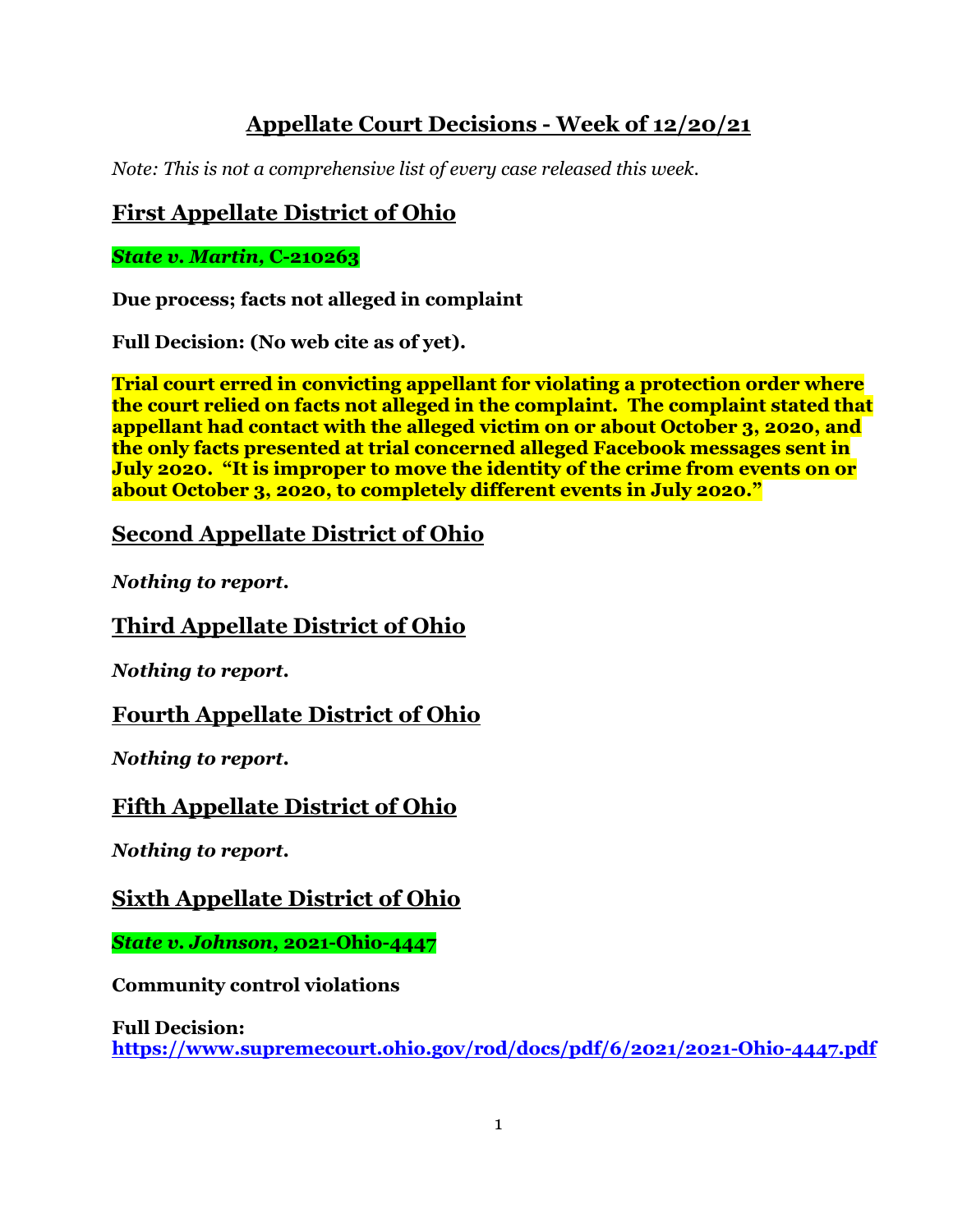**Trial court abused its discretion in finding that appellant had violated his community control where the court had previously found that appellant did not commit probation violations because he only had pending cases but no convictions. Subsequent to that finding, appellant did not receive any additional notices of violations. Therefore, it was error for the court to later find appellant had violated his community control.**

#### **Seventh Appellate District of Ohio**

*Nothing to report.*

# **Eighth Appellate District of Ohio**

*Nothing to report.*

### **Ninth Appellate District of Ohio**

*Nothing to report.*

### **Tenth Appellate District of Ohio**

*Nothing to report.*

# **Eleventh Appellate District of Ohio**

*Nothing to report.*

#### **Twelfth Appellate District of Ohio**

*Nothing to report.*

#### **Supreme Court of Ohio**

*State v. Harrison***, 2021-Ohio-4465**

**Fourth Amendment**

**Full Decision:**

**<https://www.supremecourt.ohio.gov/rod/docs/pdf/0/2021/2021-Ohio-4465.pdf>**

**"[OSC] conclude[s] that if (1) a court officer documents a finding of probable cause to believe that an identified criminal offense was committed by the defendant named in a sworn criminal complaint and accompanying affidavit and (2) an arrest warrant is attached to and expressly incorporates the**